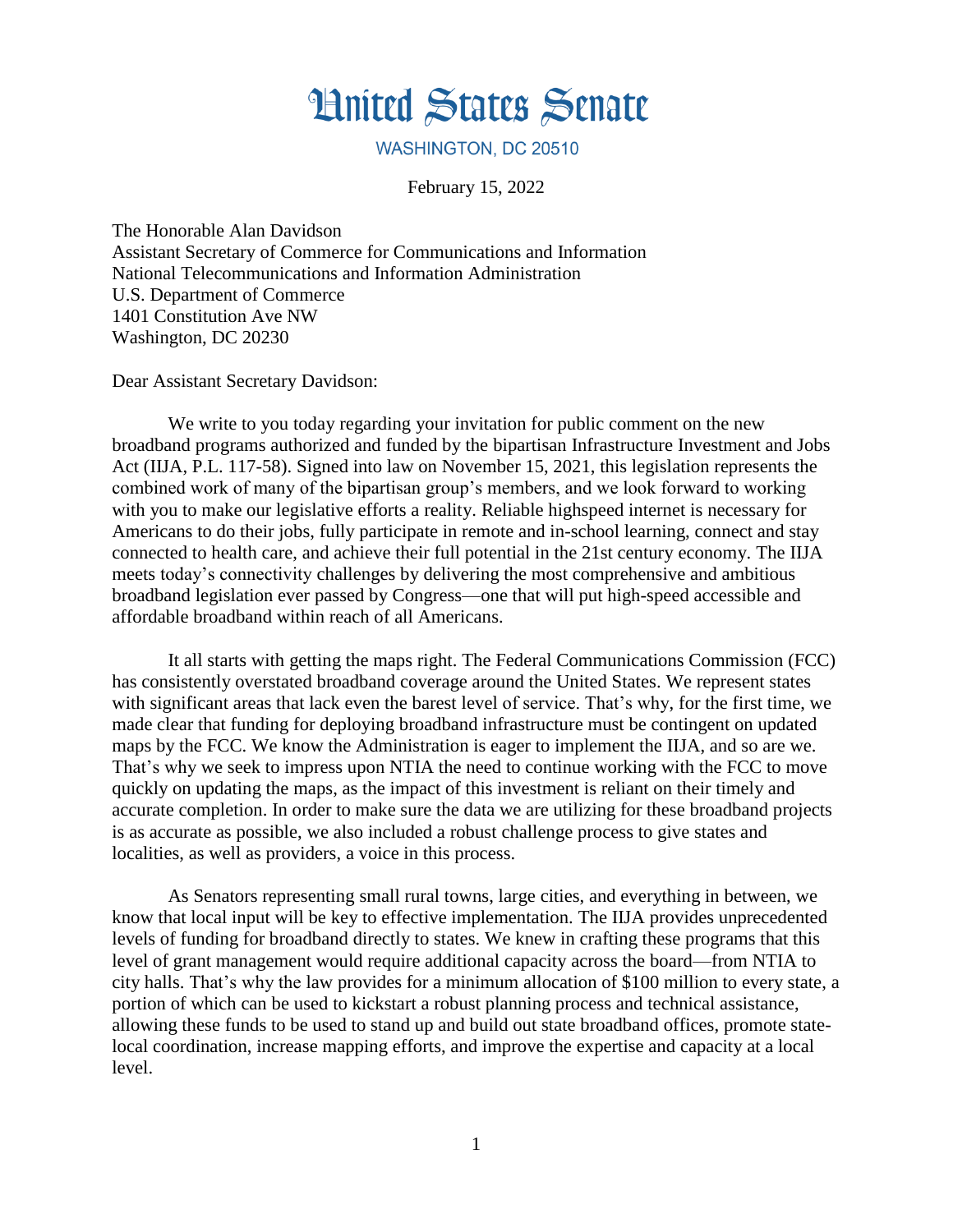The IIJA requires states to prioritize unserved locations before spending that money elsewhere, safeguarding responsible stewardship of Federal dollars and making good on our longtime promise of universal service for the American people. Importantly, the law also sets aside 10 percent of the overall funds to give additional assistance to states with the highest costs of deployment—whether that is to remote islands off the coast of Maine, tribal nations in Nevada, or the National Radio Quiet Zone in West Virginia. We recognized from the initial conversations around infrastructure that responsible investments should provide a return on investment in our communities for decades. That's why we set forth a high level of service for participating providers—including the requirement that local communities and participating providers are contributing to the future viability of the networks deployed through the program.

There is no single answer to connectivity issues across a country as broad and diverse as ours. That's why the IIJA takes an "all of the above" approach to our connectivity needs, remaining technology neutral while also including robust speed thresholds and prioritizing networks that can meet our technology needs well into the future. In much the same vein, this represents a careful bipartisan balance that all providers—whether governmental, non-profit, cooperative, or commercial—be held on equal footing. In order to help guide states in making these decisions, the law lays out several interrelated metrics for prioritizing projects, including deployment to high poverty areas, speeds of proposed service, expediency with which a project can be completed, and a demonstrated record of compliance with Federal employment laws.

For the first time in history, the IIJA ensures that we will know every location in the nation without service, tie funding directly to helping those locations, and require every state to have a plan in place to ensure that every American, no matter how rich or poor, urban or rural, gets access to the affordable, high-speed broadband that they need and deserve. As members of the bipartisan group of Senators that helped author these provisions in the IIJA, we welcome the chance to continue to work with you and your team on the task of implementing these critical programs.

Sincerely,

financial de la financial de la

Joe Manchin III Joe Manchin III Susan Collins United States Senator United States Senator

 $\sim$ Angus S<sup>t</sup> King, Jr. (Allegation of the Rob Portman

United States Senator United States Senator